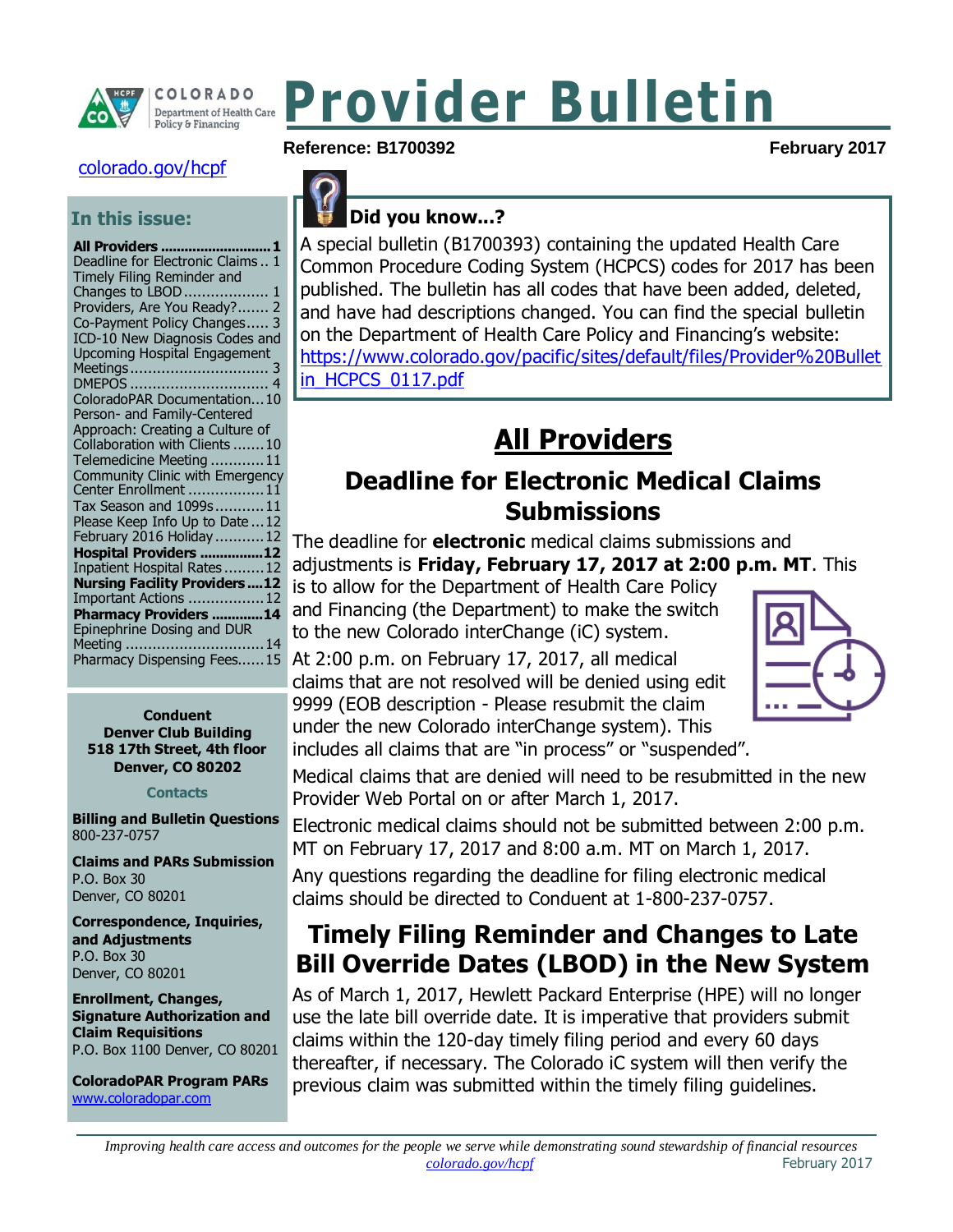The timely filing period for Colorado Medical Assistance Program claim submission is **120 days from the date of date of service.** A claim is considered filed when the fiscal agent documents **receipt** of the claim.

The provider is responsible for contacting the fiscal agent to determine the status of the claim and **resubmitting the claim, if necessary, within the 120-day period**. Holidays, weekends, and dates of business closure do not extend the timely filing period.

#### **Waiting for prior authorization or correspondence from the Department or the fiscal agent is not an acceptable reason for late filing. Phone calls and other correspondence are not proof of timely filing. The claim must be submitted, even if the result is a denial or rejection.**

Issues, including agent or software failure to transmit accurate and acceptable claims or failure to identify transmission errors in a timely manner, need to be resolved between the provider and the agent or software vendor.

If the original timely filing period expires, the next submission must be received within 60 days of the last adverse action.

The following are examples of adverse action:

- A claim denial or payment on an RA or 835
	- o Payment is not an adverse action, but will suffice as proof of timely filing.
- Fiscal agent correspondence (including form letters) that identifies specific claims
- Claims that have been date-stamped by the fiscal agent or the Department and returned to the provider
- Provider enrollment letter for initial enrollment approval or a backdate approval (affiliations or updates are not acceptable reasons for late filing)
- Load letter for eligibility backdate
- Affidavit of delayed notification of member eligibility

Claims that are not able to be submitted within the 120-day guideline, but have one (1) of the above documents attached to the submission, will be reviewed by the fiscal agent.

Further information on timely filing can be found in the [General Provider Information Billing](https://www.colorado.gov/hcpf/billing-manuals)  [Manual](https://www.colorado.gov/hcpf/billing-manuals) on the department's website.

# **Providers, Are You Ready for March 1, 2017?**

<span id="page-1-0"></span>On March 1, 2017, HPE will assume fiscal agent operations on behalf of Health First Colorado (Colorado's Medicaid program) and Child Health Plan Plus (CHP+). These operations include the transition to the Colorado interChange (a new claims payment system) and a new Provider Web Portal.

#### **Download this Go Live Guide to make sure you're prepared.**

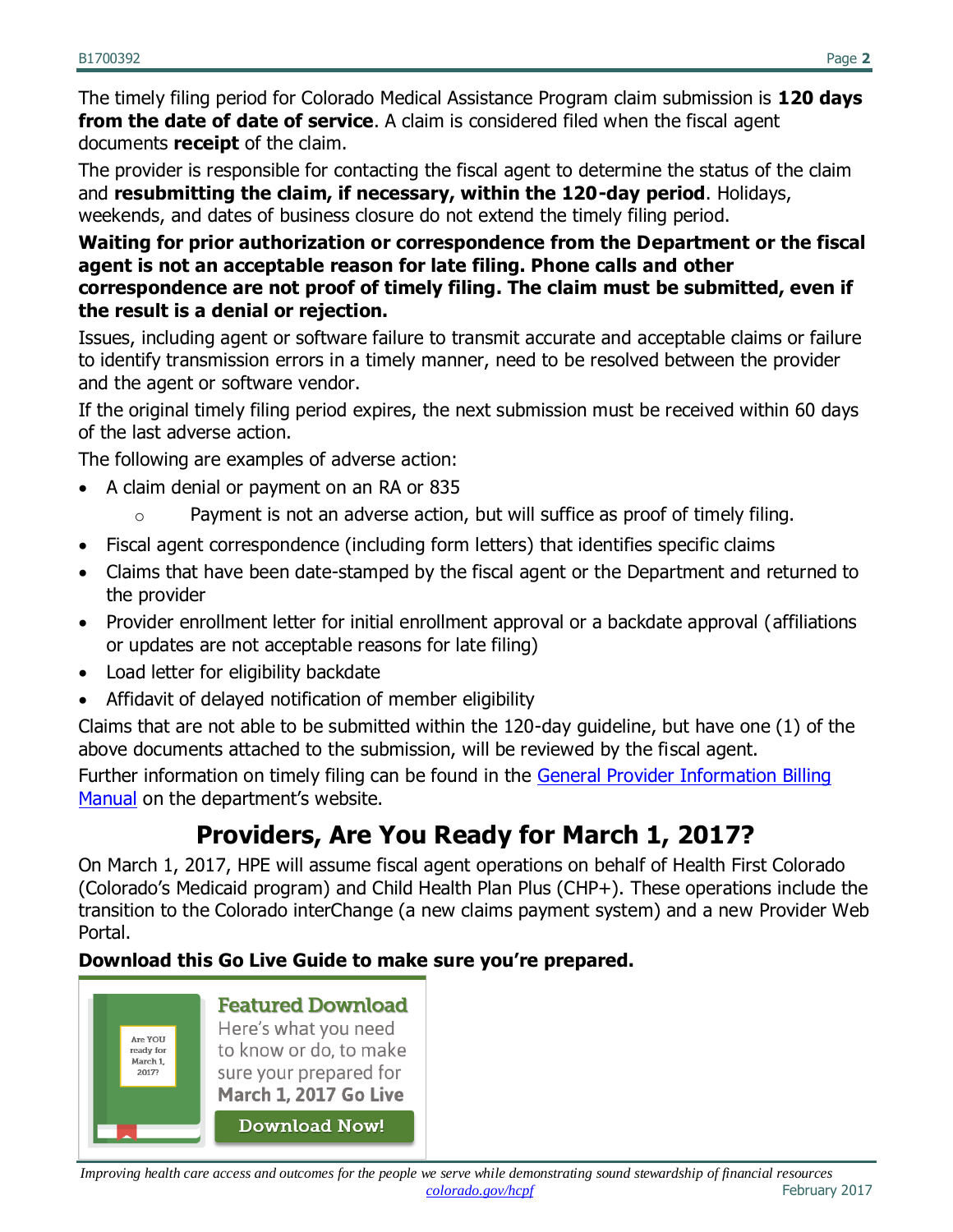### **Co-Payment Policy Changes Effective March 1, 2017**

<span id="page-2-0"></span>

Upon implementation of Colorado iC, members will not be liable for costsharing greater than five percent (5%) of their household's monthly income per month. This means that all members will have a monthly co-payment maximum that providers cannot exceed in co-payment charges.

Providers will soon be able to view a member's remaining co-payment liability through the new provider portal. When a member reaches their co-

payment maximum for the month, the portal will display the member as co-payment exempt. When a member reaches the monthly limit, the co-payment reimbursement reduction on claims will be automatically disabled for the remainder of that month. The co-payment maximum will be reset on the first day of each month.

Members will soon be able to view their monthly co-payment maximum in the member-facing portal, as well as on all claims filed. Therefore, members will know if they have been wrongly charged a co-payment and have the legal right to appeal the charges. The Department will communicate the specific date for the launch of the member-facing portal in future publications. The following polices are still in place and have not changed. Refer to [Rule 8.754](https://www.colorado.gov/hcpf/department-program-rules-and-regulations) for complete details:

- Certain **member groups** are exempt from co-payments, such as children under the age of 19 and those receiving hospice care. Always refer to the member's eligibility status in the provider portal prior to rendering services to check if they are liable for co-payments.
- Certain **services** are exempt from co-payments, such as emergency services, pregnancy related services, family planning services, preventive care, and behavioral health services.
- A provider may not deny services to a member when the member is unable to immediately pay the co-payment amount. However, the member remains liable for the co-payment at a later date.

### <span id="page-2-1"></span>**Updates to 2016-17 ICD-10 New Diagnosis Codes and Upcoming Hospital Engagement Meetings**

 **ICD-10 New Diagnosis Codes:** Certain inpatient claims are either denying or paying incorrectly because of inaccurate APR-DRG assignments. The APR-DRG software in the current MMIS has not been updated to recognize the new ICD-10 code set that took effect October 1, 2016. Therefore, any claims with a "From" date on or after October 1, 2016 that

contain diagnosis codes impacted by the ICD-10 code update, and are assigned the wrong DRG or Severity of Illness (SOI) as a result, will be mass-adjusted soon after the launch of Colorado iC, scheduled for March 1, 2017. Please note, upon implementation, the new Colorado iC system will have the APR-DRG software to correctly process claims using the updated ICD-10 code set.



- **Hospital Engagement Meetings:** The Department will hold multiple Hospital Engagement Meetings in 2017 to discuss current issues regarding payment reform and operational issues moving forward. The first meeting is scheduled for February 3, 2017.
	- $\circ$  The Department will continually update this link with information on upcoming meeting dates and planned topics. Please use the link below to register for the three different sessions planned on February 3, 2017 and review the planned topics for the day. More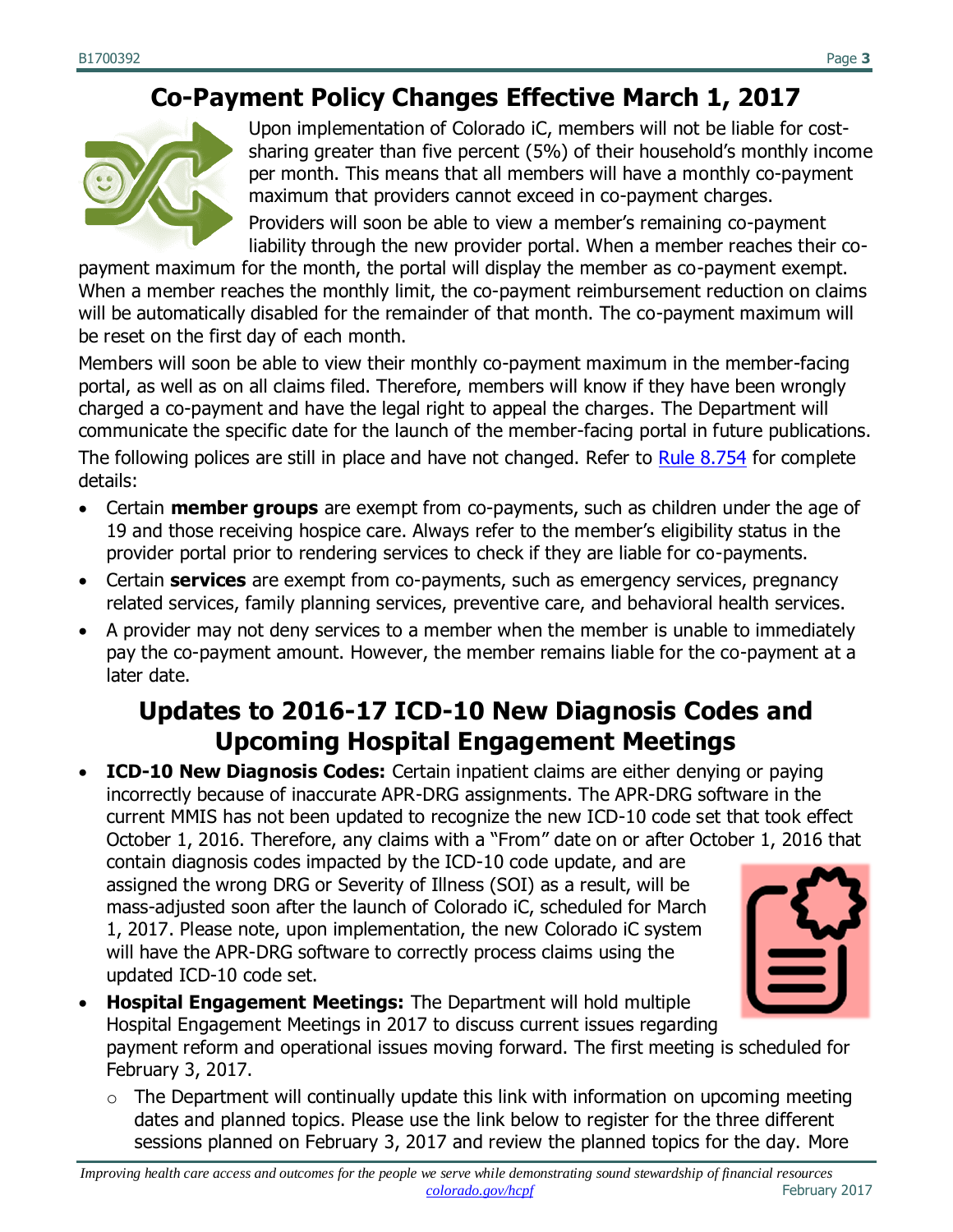information is available on the [Department's website](https://www.colorado.gov/hcpf/inpatient-hospital-payment). You can also email [Marguerite](mailto:marguerite.richardson@state.co.us)  [Richardson,](mailto:marguerite.richardson@state.co.us) or call 303-866-3839.

<span id="page-3-0"></span>If you have any further questions or need more information, please contact **Diana Lambe**.

### **Durable Medical Equipment, Prosthetics, Orthotics and Supplies (DMEPOS)**

#### **Modifiers**

The effective date for the following modifiers is **July 1, 2017**. These modifiers are informational only and do not affect reimbursement, but must be used when applicable.

|           | <b>Modifier Description</b>                                                                 |  |
|-----------|---------------------------------------------------------------------------------------------|--|
| <b>RA</b> | Replacement of a DME, orthotic, or prosthetic item                                          |  |
| RB.       | Replacement of part of a DME, orthotic, or prosthetic item furnished as<br>part of a repair |  |

As of **July 1, 2017**, these modifiers will be required on both Prior Authorization Requests (PARs) and claims along with the modifiers currently listed in the DMEPOS Billing Manual.

**Notice:** The Department apologizes, but the U1, U2 and UC modifiers will not be available or required for DME prior authorizations or claims until further notice.

#### **Federal Rule: Face-to-Face (F2F) Requirements for Home Health Services**

On February 2, 2016, the Centers for Medicare and Medicaid Services (CMS) published the [Medicaid Program; Face-to-Face Requirements for Home Health](https://www.federalregister.gov/documents/2016/02/02/2016-01585/medicaid-program-face-to-face-requirements-for-home-health-services-policy-changes-and)  [Services; Policy Changes and Clarifications Related to Home Health; Final Rule.](https://www.federalregister.gov/documents/2016/02/02/2016-01585/medicaid-program-face-to-face-requirements-for-home-health-services-policy-changes-and) The federal rule became effective on July 1, 2016, and the requirements it outlines are set forth in the Code of Federal Regulations at [42 CFR § 440.70.](http://www.ecfr.gov/cgi-bin/text-idx?SID=9a0f2dd766de30383965c59f0a850d00&mc=true&node=se42.4.440_170&rgn=div8)



As a broad overview, there are two requirements within the F2F Rule that affect Health First Colorado's DME Benefit:

- 1. The definitions for Medical Equipment and Supplies were modified to more closely align with Medicare's definition of DME.
- 2. As a condition of payment, certain DME requires, upon initiation, that the member has met (face-to-face) with their physician.

The Department must be compliant with these new Federal Regulations **no later than July 1, 2017**. To that effect, the DME section of the Code of Colorado Regulations, located at 10 CCR [2505-10, § 8.590,](http://www.sos.state.co.us/CCR/DisplayRule.do?action=ruleinfo&ruleId=2922&deptID=7&agencyID=69&deptName=2505,1305%20Department%20of%20Health%20Care%20Policy%20and%20Financing&agencyName=2505%20Medical%20Services%20Board%20(Volume%208;%20Medical%20Assistance,%20Children%27s%20Health%20Plan)&seriesNum=10%20CCR%202505-10%208.500) is in the process of being updated.

#### **What you need to know:**

- 1. There will not be a significant change to either the DME or Supply definitions as the existing language is relatively similar to Medicare's ([42 CFR § 414.202\)](https://www.gpo.gov/fdsys/pkg/CFR-2002-title42-vol2/pdf/CFR-2002-title42-vol2-part414-subpartC.pdf).
- 2. The F2F requirement does not apply to all DME. The federal rule requires that, at a minimum, states require an F2F for the same list of codes that Medicare published as [requiring an F2F.](https://www.cms.gov/Research-Statistics-Data-and-Systems/Monitoring-Programs/Medicare-FFS-Compliance-Programs/Medical-Review/FacetoFaceEncounterRequirementforCertainDurableMedicalEquipment.html)

**Note:** To date, Medicare has chosen to not enforce the F2F requirements. As a result, the list has not been updated since 2015.

3. The F2F encounter must be related to the primary reason the member requires DME and must occur no more than six (6) months prior to the date of services.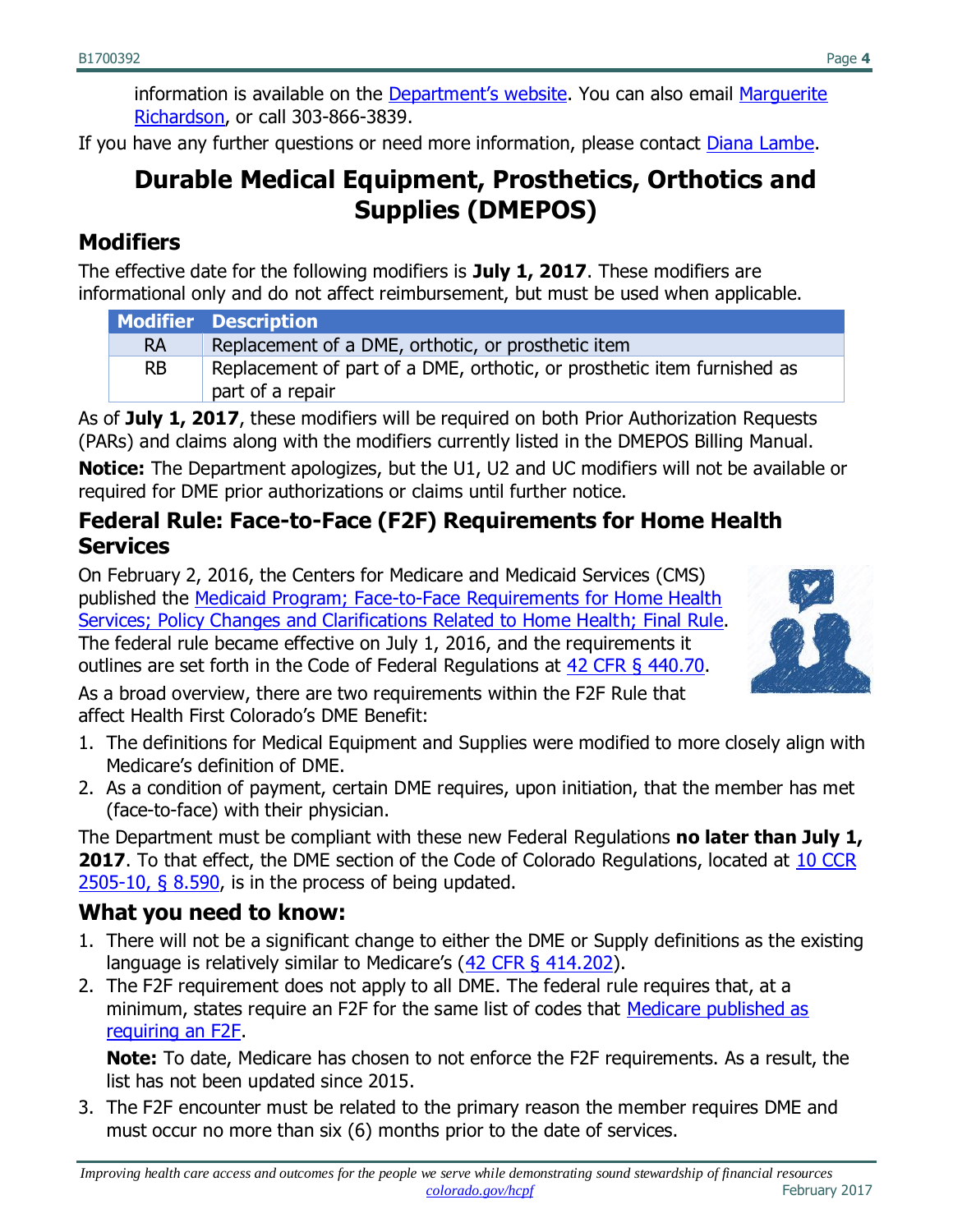- 4. An F2F may be conducted by the following practitioners:
	- a. Physician
	- b. Nurse Practitioner (NP)
	- c. Clinical Nurse Specialist (CNS)

**Note:** Both the NP and CNS must report the findings of an F2F encounter to the physician.

5. The F2F encounter **must** be documented in the members file or the Department may deny claims.

#### **What you can do now**

At this time, communication to physicians and clinics is a top priority. Please communicate the new requirements to any/all clinical professionals you may work with or encounter that provide any of the DME listed below.

Many questions regarding the requirements can be answered by reading through the information on the [Federal Registrar.](https://www.cms.gov/Research-Statistics-Data-and-Systems/Monitoring-Programs/Medicare-FFS-Compliance-Programs/Medical-Review/FacetoFaceEncounterRequirementforCertainDurableMedicalEquipment.html) Additional information regarding how the Department will operationalize the requirements will be forthcoming in future Provider Bulletins.

#### **Codes that will require an F2F**

Based on the Medicare list of codes that require an F2F, the list below represents the 222 codes that will require an F2F once the update to 10 CCR 2505-10, Section 8.590 has been finalized.

**Note:** The presence of a code on the below list does not represent the Department's coverage of the code, only that the code was listed by Medicare as requiring an F2F.

| <b>Code</b> | <b>Description</b>                                                               |
|-------------|----------------------------------------------------------------------------------|
| E0185       | Gel or gel-like pressure pad for mattress, standard mattress length and width    |
| E0188       | Synthetic sheepskin pad                                                          |
| E0189       | Lamb's wool sheepskin pad, any size                                              |
| E0194       | Air fluidized bed                                                                |
| E0197       | Air pressure pad for mattress, standard mattress length and width                |
| E0198       | Water pressure pad for mattress, standard mattress length and width              |
| E0199       | Dry pressure pad for mattress standard mattress length and width                 |
| E0250       | Hospital bed, fixed height, with any type of side rails, with mattress           |
| E0251       | Hospital bed, fixed height, with any type side rails, without mattress           |
| E0255       | Hospital bed, variable height, hi-lo, with any type side rails, with mattress    |
| E0256       | Hospital bed, variable height, hi-lo, with any type side rails, without mattress |
| E0260       | Hospital bed, semi-electric (head and foot adjustment), with any type side       |
|             | rails, with mattress                                                             |
| E0261       | Hospital bed, semi-electric (head and foot adjustment), with any type side       |
|             | rails, without mattress                                                          |
| E0265       | Hospital bed, total electric (head, foot, and height adjustments), with any type |
|             | side rails, with mattress                                                        |
| E0266       | Hospital bed, total electric (head, foot, and height adjustments), with any type |
|             | side rails, without mattress                                                     |
| E0290       | Hospital bed, fixed height, without side rails, with mattress                    |
| E0291       | Hospital bed, fixed height, without side rails, without mattress                 |
| E0292       | Hospital bed, variable height, hi-lo, without side rails, with mattress          |
| E0293       | Hospital bed, variable height, hi-lo, without side rails, without mattress       |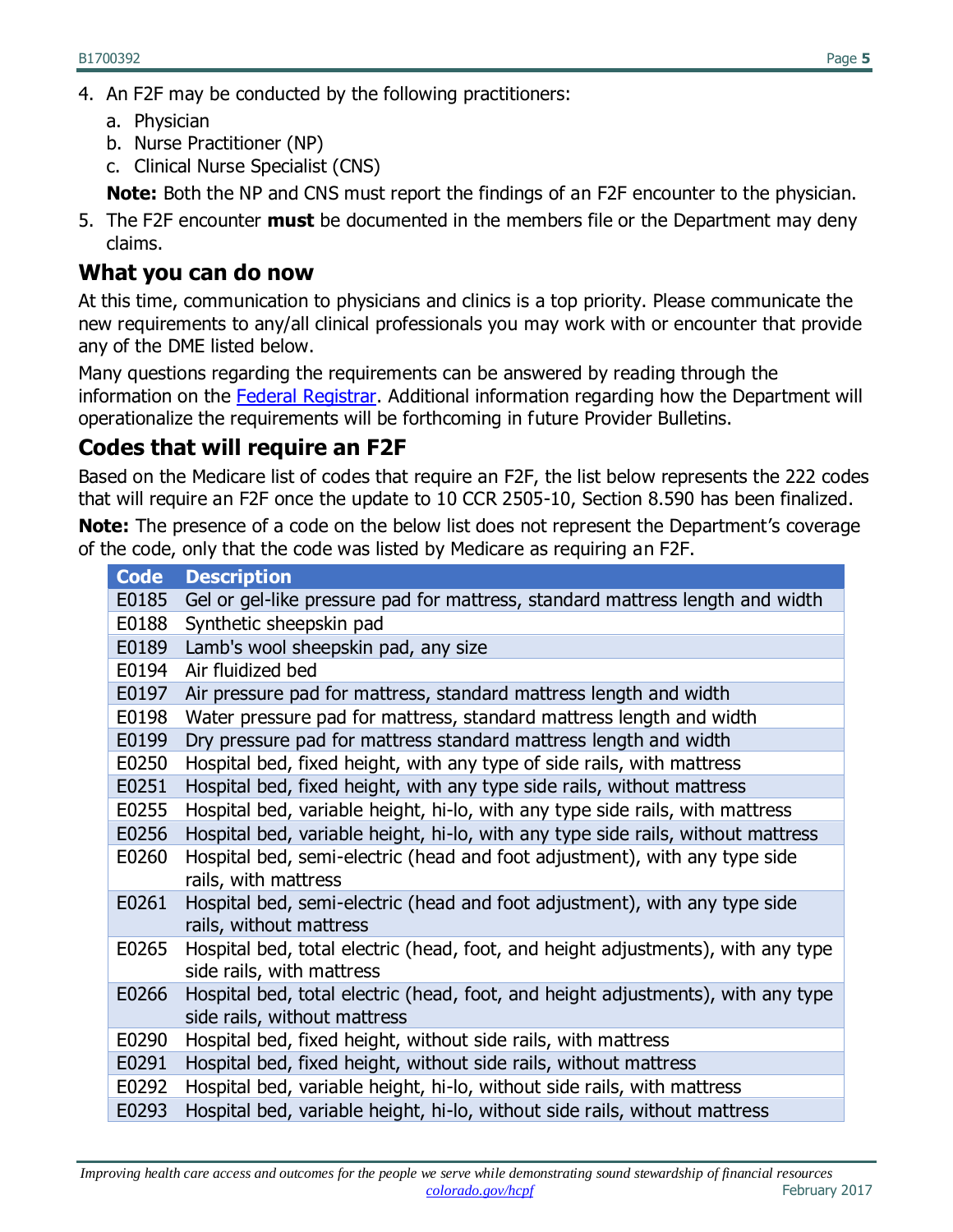| <b>Code</b> | <b>Description</b>                                                               |  |  |
|-------------|----------------------------------------------------------------------------------|--|--|
| E0294       | Hospital bed, semi-electric (head and foot adjustment), without side rails, with |  |  |
|             | mattress                                                                         |  |  |
| E0295       | Hospital bed, semi-electric (head and foot adjustment), without side rails       |  |  |
|             | without mattress                                                                 |  |  |
| E0296       | Hospital bed, total electric (head, foot, and height adjustments), without side  |  |  |
|             | rails, with mattress                                                             |  |  |
| E0297       | Hospital bed, total electric (head, foot, and height adjustments), without side  |  |  |
|             | rails, without mattress                                                          |  |  |
| E0300       | Pediatric crib, hospital grade, fully enclosed, with or without top enclosure    |  |  |
| E0301       | Hospital bed, heavy duty, extra wide, with weight capacity greater than 350      |  |  |
|             | pounds, but less than or equal to 600 pounds, with any type side rails, without  |  |  |
|             | mattress                                                                         |  |  |
| E0302       | Hospital bed, extra heavy duty, extra wide, with weight capacity greater than    |  |  |
|             | 600 pounds, with any type side rails, without mattress                           |  |  |
| E0303       | Hospital bed, heavy duty, extra wide, with weight capacity greater than 350      |  |  |
|             | pounds, but less than or equal to 600 pounds, with any type side rails, with     |  |  |
|             | mattress                                                                         |  |  |
| E0304       | Hospital bed, extra heavy duty, extra wide, with weight capacity greater than    |  |  |
|             | 600 pounds, with any type side rails, with mattress                              |  |  |
| E0424       | Stationary compressed gas Oxygen System rental; includes contents,               |  |  |
|             | regulator, nebulizer, cannula or mask and tubing                                 |  |  |
| E0431       | Portable gaseous oxygen system rental includes portable container, regulator,    |  |  |
|             | flowmeter, humidifier, cannula or mask, and tubing                               |  |  |
| E0433       | Portable liquid oxygen system                                                    |  |  |
| E0434       | Portable liquid oxygen system, rental; includes portable container, supply       |  |  |
|             | reservoir, humidifier, flowmeter, refill adaptor, content gauge, cannula or      |  |  |
|             | mask, and tubing                                                                 |  |  |
| E0439       | Stationary liquid oxygen system rental, includes container, contents, regulator, |  |  |
|             | flowmeter, humidifier, nebulizer, cannula or mask, and tubing                    |  |  |
| E0441       | Oxygen contents, gaseous (1-month supply)                                        |  |  |
| E0442       | Oxygen contents, liquid (1-month supply)                                         |  |  |
| E0443       | Portable Oxygen contents, gas (1-month supply)                                   |  |  |
| E0444       | Portable oxygen contents, liquid (1-month supply)                                |  |  |
| E0462       | Rocking bed with or without side rail                                            |  |  |
| E0465       | Home ventilator, any type, used with invasive interface, (e.g., tracheostomy     |  |  |
|             | tube)                                                                            |  |  |
| E0466       | Home ventilator, any type, used with non-invasive interface, (e.g., mask,        |  |  |
|             | chest shell)                                                                     |  |  |
| E0470       | Respiratory Assist Device, bi-level pressure capability, without backup rate     |  |  |
|             | used non-invasive interface                                                      |  |  |
| E0471       | Respiratory Assist Device, bi-level pressure capability, with backup rate for a  |  |  |
|             | non-invasive interface                                                           |  |  |
| E0472       | Respiratory Assist Device, bi-level pressure capability, with backup rate for    |  |  |
|             | invasive interface                                                               |  |  |
| E0480       | Percussor electric/pneumatic home model                                          |  |  |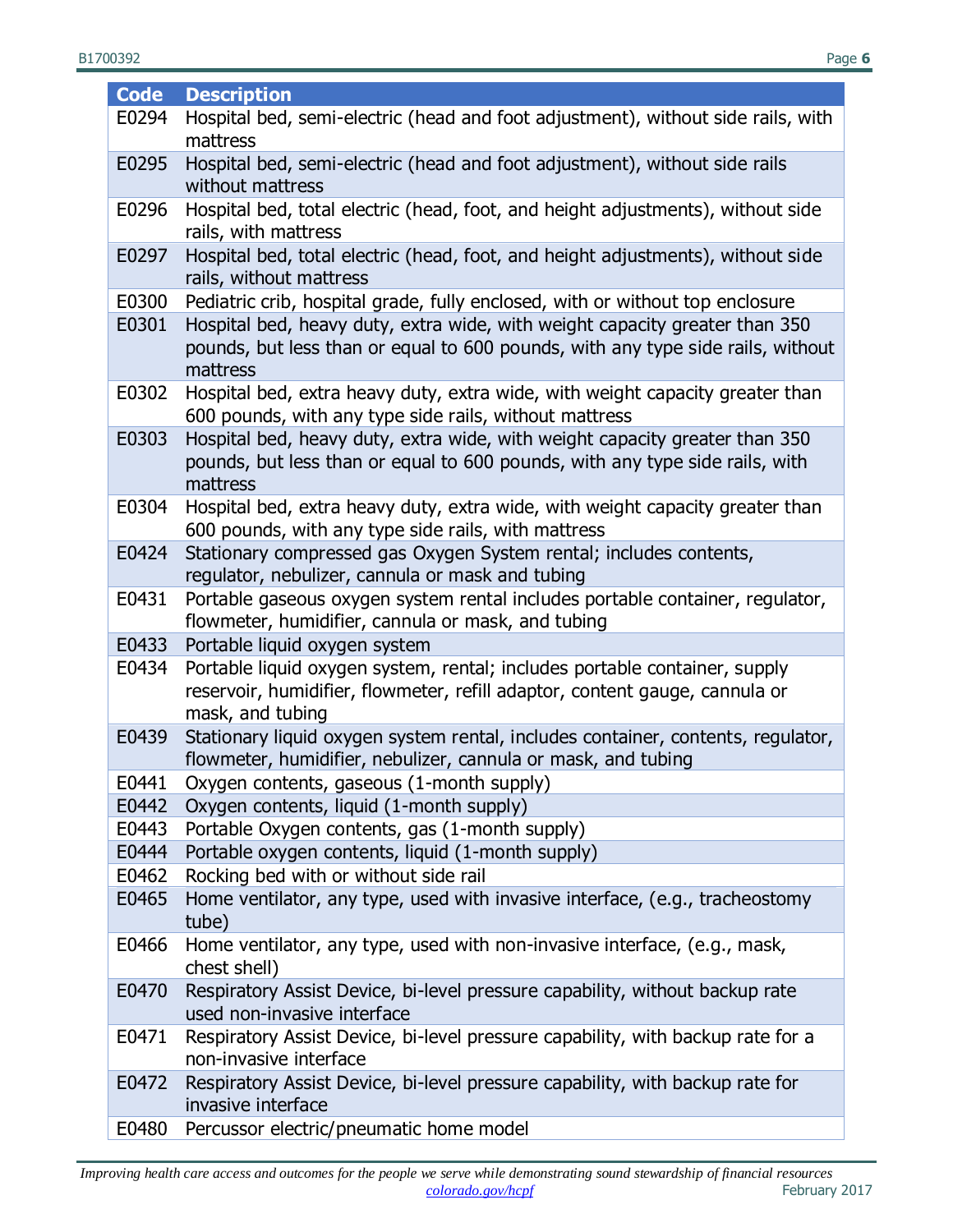B1700392 Page **7**

| <b>Code</b> | <b>Description</b>                                                                  |  |  |
|-------------|-------------------------------------------------------------------------------------|--|--|
| E0482       | Cough stimulating device, alternating positive and negative airway pressure         |  |  |
| E0483       | High Frequency chest wall oscillation air pulse generator system                    |  |  |
| E0484       | Oscillatory positive expiratory device, non-electric                                |  |  |
| E0570       | Nebulizer with compressor                                                           |  |  |
| E0575       | Nebulizer, ultrasonic, large volume                                                 |  |  |
| E0580       | Nebulizer, durable, glass or autoclavable plastic, bottle type for use with         |  |  |
|             | regulator or flowmeter                                                              |  |  |
| E0585       | Nebulizer with compressor & heater                                                  |  |  |
| E0601       | Continuous airway pressure device                                                   |  |  |
| E0607       | Home blood glucose monitor                                                          |  |  |
| E0627       | Seat lift mechanism, electric, any type                                             |  |  |
| E0629       | Seat lift mechanism, non-electric, any type                                         |  |  |
| E0636       | Multi positional patient support system, with integrated lift, patient accessible   |  |  |
|             | controls                                                                            |  |  |
| E0650       | Pneumatic compressor non-segmental home model                                       |  |  |
| E0651       | Pneumatic compressor segmental home model without calibrated gradient               |  |  |
|             | pressure                                                                            |  |  |
| E0652       | Pneumatic compressor segmental home model with calibrated gradient                  |  |  |
|             | pressure                                                                            |  |  |
| E0655       | Non-segmental pneumatic appliance for use with pneumatic compressor on              |  |  |
|             | half arm                                                                            |  |  |
| E0656       | Non- segmental pneumatic appliance for use with pneumatic compressor on             |  |  |
|             | trunk                                                                               |  |  |
| E0657       | Non-segmental pneumatic appliance for use with pneumatic compressor chest           |  |  |
| E0660       | Non- segmental pneumatic appliance for use with pneumatic compressor on<br>full leg |  |  |
| E0665       | Non-segmental pneumatic appliance for use with pneumatic compressor on<br>full arm  |  |  |
| E0666       | Non-segmental pneumatic appliance for use with pneumatic compressor on<br>half leg  |  |  |
| E0667       | Segmental pneumatic appliance for use with pneumatic compressor on full-leg         |  |  |
| E0668       | Segmental pneumatic appliance for use with pneumatic compressor on full             |  |  |
|             | arm                                                                                 |  |  |
| E0669       | Segmental pneumatic appliance for use with pneumatic compressor on half leg         |  |  |
| E0671       | Segmental gradient pressure pneumatic appliance full leg                            |  |  |
| E0672       | Segmental gradient pressure pneumatic appliance full arm                            |  |  |
| E0673       | Segmental gradient pressure pneumatic appliance half leg                            |  |  |
| E0675       | Pneumatic compression device, high pressure, rapid inflation/deflation cycle,       |  |  |
|             | for arterial insufficiency                                                          |  |  |
| E0692       | Ultraviolet light therapy system panel, includes bulbs/lamps, timer and eye         |  |  |
|             | protection, 4-foot panel                                                            |  |  |
| E0693       | Ultraviolet light therapy system panel, includes bulbs/lamps, timer and eye         |  |  |
|             | protection, 6-foot panel                                                            |  |  |
| E0694       | Ultraviolet multidirectional light therapy system in 6-foot cabinet, includes       |  |  |
|             | bulbs/lamps, timer and eye protection                                               |  |  |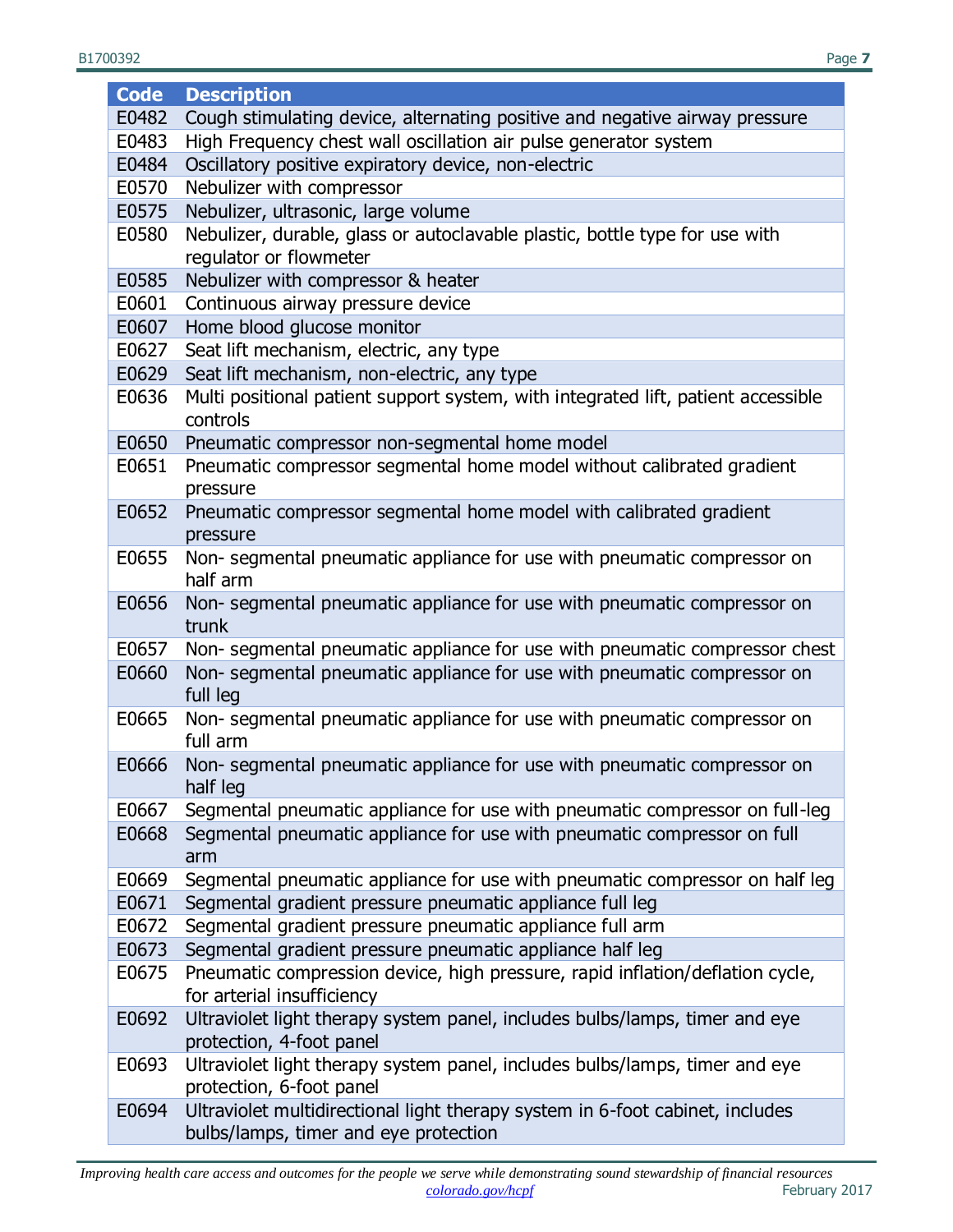| <b>Code</b>    | <b>Description</b>                                                                                 |  |
|----------------|----------------------------------------------------------------------------------------------------|--|
| E0720          | Transcutaneous Electrical Nerve Stimulation (TENS) device, two (2) lead,                           |  |
|                | localized stimulation                                                                              |  |
| E0730          | Transcutaneous Electrical Nerve Stimulation (TENS) device, four (4) or more                        |  |
|                | leads, for multiple nerve stimulation                                                              |  |
| E0731          | Form fitting conductive garment for delivery of TENS or NMES with conducting                       |  |
|                | fibers separated from the patient's skin by layers of fabric, each                                 |  |
| E0740          | Incontinence treatment system, Pelvic floor stimulator, monitor, sensor,                           |  |
|                | and/or trainer                                                                                     |  |
| E0744          | Neuromuscular stimulator for scoliosis                                                             |  |
| E0745          | Neuromuscular stimulator electric shock unit                                                       |  |
| E0747          | Osteogenesis stimulator, electrical, non-invasive, other than spine application.                   |  |
| E0748          | Osteogenic stimulator, noninvasive, spinal applications                                            |  |
| E0749          | Osteogenesis stimulator, electrical, surgically implanted                                          |  |
| E0760          | Osteogenesis stimulator, low intensity ultrasound, non-invasive                                    |  |
| E0762          | Transcutaneous electrical joint stimulation system, includes all accessories                       |  |
| E0764          | Functional neuromuscular stimulator, transcutaneous stimulations of muscles                        |  |
|                | of ambulation with computer controls                                                               |  |
| E0765          | FDA approved nerve stimulator for treatment of nausea & vomiting                                   |  |
| E0782          | Infusion pumps, implantable, Non-programmable (Includes all components,                            |  |
|                | e.g., pump, catheter, connectors, etc.)                                                            |  |
| E0783          | Infusion pump, implantable, Programmable                                                           |  |
| E0784          | External ambulatory infusion pump, insulin                                                         |  |
| E0786          | Implantable programmable infusion pump, replacement (excludes implantable<br>intraspinal catheter) |  |
| E0840          | Tract frame, attach to headboard, cervical traction                                                |  |
| E0849          | Traction equipment cervical, free-standing stand/frame, pneumatic, applying                        |  |
|                | traction force to other than mandible                                                              |  |
| E0850          | Traction stand, free standing, cervical traction                                                   |  |
| E0855          | Cervical traction equipment not requiring additional stand or frame                                |  |
| E0856          | Cervical traction device, cervical collar with inflatable air bladder                              |  |
| E0958          | Manual wheelchair accessory, one-arm drive attachment, each                                        |  |
| E0959          | Manual wheelchair accessory, adapter for amputee, each                                             |  |
| E0960          | Wheelchair accessory, shoulder harness/straps or chest strap, including any                        |  |
|                | type mounting hardware                                                                             |  |
| E0961          | Manual wheelchair accessory wheel lock brake extension handle                                      |  |
| E0966          | Manual wheelchair accessory, headrest extension                                                    |  |
| E0967          | Manual wheelchair accessory, hand rim with projections, any type,                                  |  |
|                | replacement only, each                                                                             |  |
| E0968          | Commode seat, wheelchair                                                                           |  |
| E0969          | Narrowing device wheelchair                                                                        |  |
| E0971          | Manual wheelchair accessory anti-tipping device                                                    |  |
| E0973          | Manual wheelchair accessory, adjustable height, detachable armrest                                 |  |
| E0974          | Manual wheelchair accessory anti-rollback device                                                   |  |
| E0978<br>E0980 | Manual wheelchair accessory positioning belt/safety belt/ pelvic strap                             |  |
|                | Manual wheelchair accessory safety vest                                                            |  |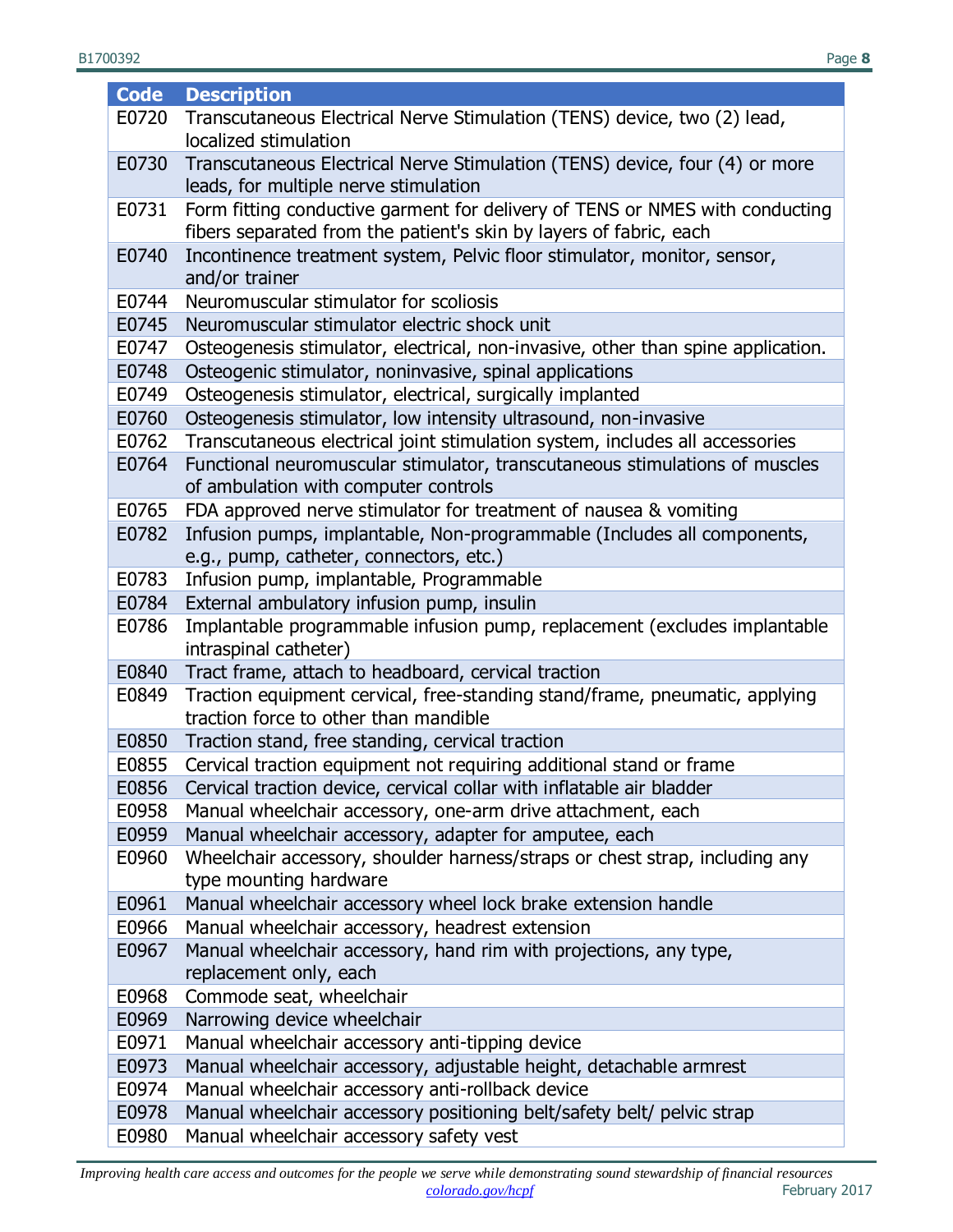B1700392 Page **9**

| <b>Code</b> | <b>Description</b>                                                                 |  |
|-------------|------------------------------------------------------------------------------------|--|
| E0981       | Manual wheelchair accessory Seat upholstery, replacement only                      |  |
| E0982       | Manual wheelchair accessory, back upholstery, replacement only                     |  |
| E0983       | Manual wheelchair accessory power add-on to convert manual wheelchair to           |  |
|             | motorized wheelchair, joystick control                                             |  |
| E0984       | Manual wheelchair accessory power add-on to convert manual wheelchair to           |  |
|             | motorized wheelchair, Tiller control                                               |  |
| E0985       | Wheelchair accessory, seat lift mechanism                                          |  |
| E0986       | Manual wheelchair accessory, push activated power assist                           |  |
| E0990       | Manual wheelchair accessory, elevating leg rest                                    |  |
| E0992       | Manual wheelchair accessory, elevating leg rest solid seat insert                  |  |
| E0994       | Arm rest, each                                                                     |  |
| E1014       | Reclining back, addition to pediatric size wheelchair                              |  |
| E1015       | Shock absorber for manual wheelchair                                               |  |
| E1020       | Residual limb support system for wheelchair                                        |  |
| E1028       | Wheelchair accessory, manual swing away, retractable or removable mounting         |  |
|             | hardware for joystick, other control interface or positioning accessory            |  |
| E1029       | Wheelchair accessory, ventilator tray                                              |  |
| E1030       | Wheelchair accessory, ventilator tray, gimbaled                                    |  |
| E1031       | Rollabout chair, any and all types with castors 5" or greater                      |  |
| E1035       | Multi-positional patient transfer system with integrated seat operated by care     |  |
|             | giver                                                                              |  |
| E1036       | Patient transfer system                                                            |  |
| E1037       | Transport chair, pediatric size                                                    |  |
| E1038       | Transport chair, adult size up to 300lb                                            |  |
| E1039       | Transport chair, adult size heavy duty > 300lb                                     |  |
| E1161       | Manual Adult size wheelchair includes tilt in space                                |  |
| E1227       | Special height arm for wheelchair                                                  |  |
| E1228       | Special back height for wheelchair                                                 |  |
| E1232       | Wheelchair, pediatric size, tilt-in-space, folding, adjustable with seating system |  |
| E1233       | Wheelchair, pediatric size, tilt-in-space, folding, adjustable without seating     |  |
|             | system                                                                             |  |
| E1234       | Wheelchair, pediatric size, tilt-in-space, folding, adjustable without seating     |  |
|             | system                                                                             |  |
| E1235       | Wheelchair, pediatric size, rigid, adjustable, with seating system                 |  |
| E1236       | Wheelchair, pediatric size, folding, adjustable, with seating system               |  |
| E1237       | Wheelchair, pediatric size, rigid, adjustable, without seating system              |  |
| E1238       | Wheelchair, pediatric size, folding, adjustable, without seating system            |  |
| E1296       | Special sized wheelchair seat height                                               |  |
| E1297       | Special sized wheelchair seat depth by upholstery                                  |  |
| E1298       | Special sized wheelchair seat depth and/or width by construction                   |  |
| E1310       | Whirlpool non-portable                                                             |  |
| E2502       | Speech Generating Devices prerecord messages between 8 and 20 Minutes              |  |
| E2506       | Speech Generating Devices prerecord messages over 40 minutes                       |  |
| E2508       | Speech Generating Devices message through spelling, manual type                    |  |
| E2510       | Speech Generating Devices synthesized with multiple message methods                |  |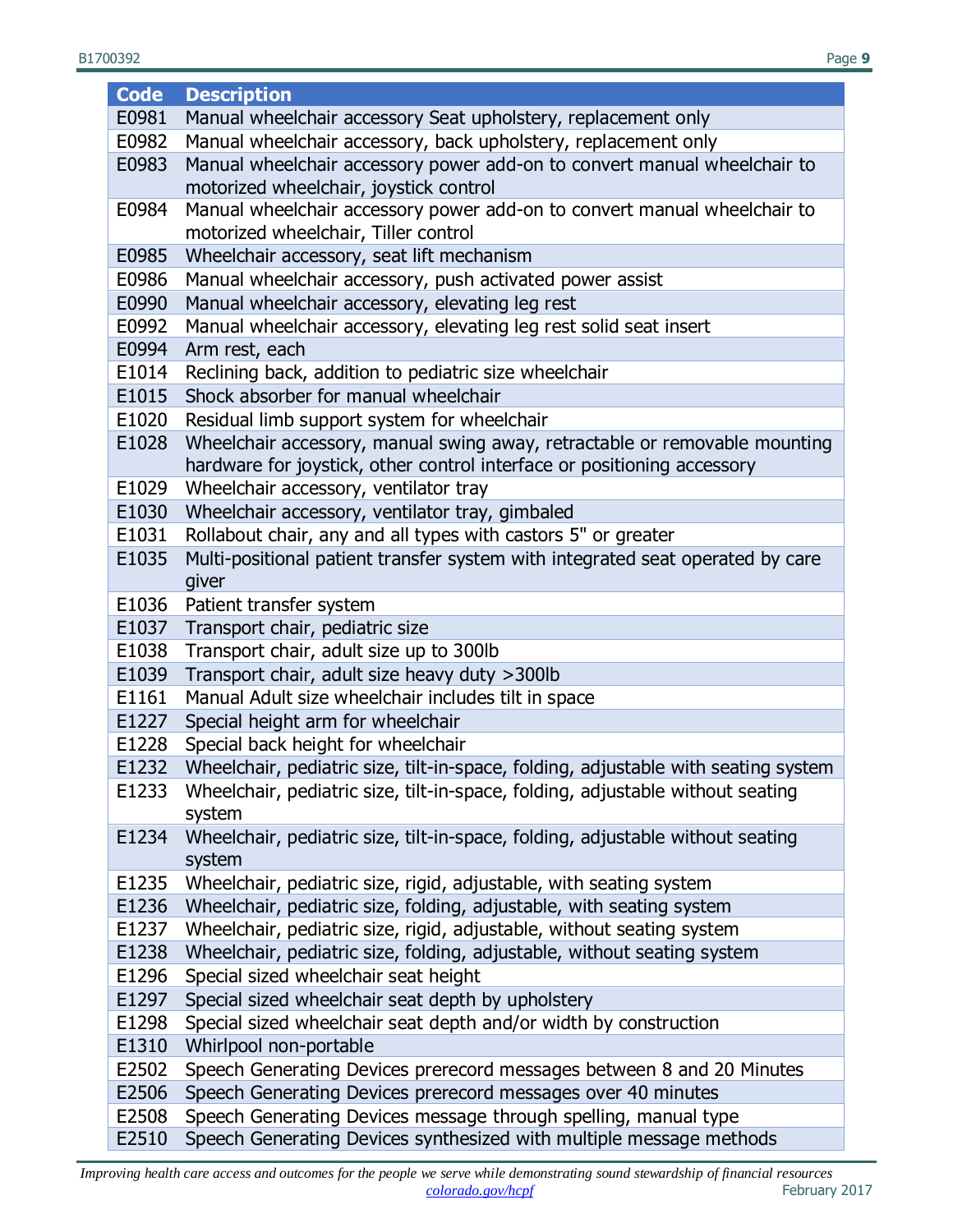| <b>Code</b> | <b>Description</b>                                    |
|-------------|-------------------------------------------------------|
| E2227       | Rigid pediatric wheelchair adjustable                 |
|             | K0001 Standard wheelchair                             |
|             | K0002 Standard hemi (low seat) wheelchair             |
| K0003       | Lightweight wheelchair                                |
|             | K0004 High strength lightweight wheelchair            |
|             | K0005 Ultra-Lightweight wheelchair                    |
|             | K0006 Heavy duty wheelchair                           |
|             | K0007 Extra heavy duty wheelchair                     |
|             | K0009 Other manual wheelchair/base                    |
|             | K0606 AED garment with electronic analysis            |
|             | K0730 Controlled dose inhalation drug delivery system |

### **ColoradoPAR Documentation**

#### <span id="page-9-0"></span>**Documentation for Long-Term Home Health (LTHH) Speech Therapy PARs**

Pediatric LTHH PAR requirements ensure all necessary information is included in order to make an appropriate approval, partial approval, or denial.

Long-term home helth providers should attach all relevant supporting documentation to PARs. Please review the list of documents online at [ColoradoPAR.com.](http://coloradopar.com/ProviderEducationTraining2/PediatricLongTermHomeHealth.aspx)

#### **Long-Term Home Health Nursing Hour Reallocations**

Providers must use the [approved template](http://www.coloradopar.com/Portals/2/JAN%202017/Pediatric%20Long%20Term%20Home%20Health%20Reallocations.pdf) when requesting to reallocate approved basic and extended units on a LTHH PAR via the eQSuite® Online Helpline. Please reference this [template](http://www.coloradopar.com/Portals/2/JAN%202017/Pediatric%20Long%20Term%20Home%20Health%20Reallocations.pdf)  and quide to ensure your request is processed in a timely manner. Please note that while units may be changed, the total number of approved hours must remain the same.

### <span id="page-9-1"></span>**Person- and Family-Centered Approach: Creating a Culture of Collaboration with Clients**

The Department hosted a [webinar](https://cohcpf.adobeconnect.com/p2qyb20fe9t/?launcher=false&fcsContent=true&pbMode=normal) in December to share our recent successes and challenges and to get input for the next phase of this work.

Over the last three years, the Department has leveraged grant funding from The Colorado Health Foundation (TCHF) to integrate person-centered principles into Department business processes, policies, and partnerships.

In 2012, the Department received grant funding from TCHF and engaged the Institute for Patient- and Family-Centered Care (IPFCC). The purpose of the IPFCC's engagement was to evaluate and provide recommendations on how to more closely align with principles of patient-and family-centeredness.



Following the recommendations of the IPFCC, and with subsequent funding from TCHF in 2014, the Department began to implement the recommendations. As the effort expanded, we developed a client-only Advisory Council, an internal Person-Centeredness Champions group, and a Strategic Plan for Person-Centeredness to help guide our work and the way we provide services.

In March 2016, the Department received a second grant from TCHF to continue our work improving member and family engagement. This funding will allow us to collaborate with external partners on person- and family-centered practices and projects. This funding also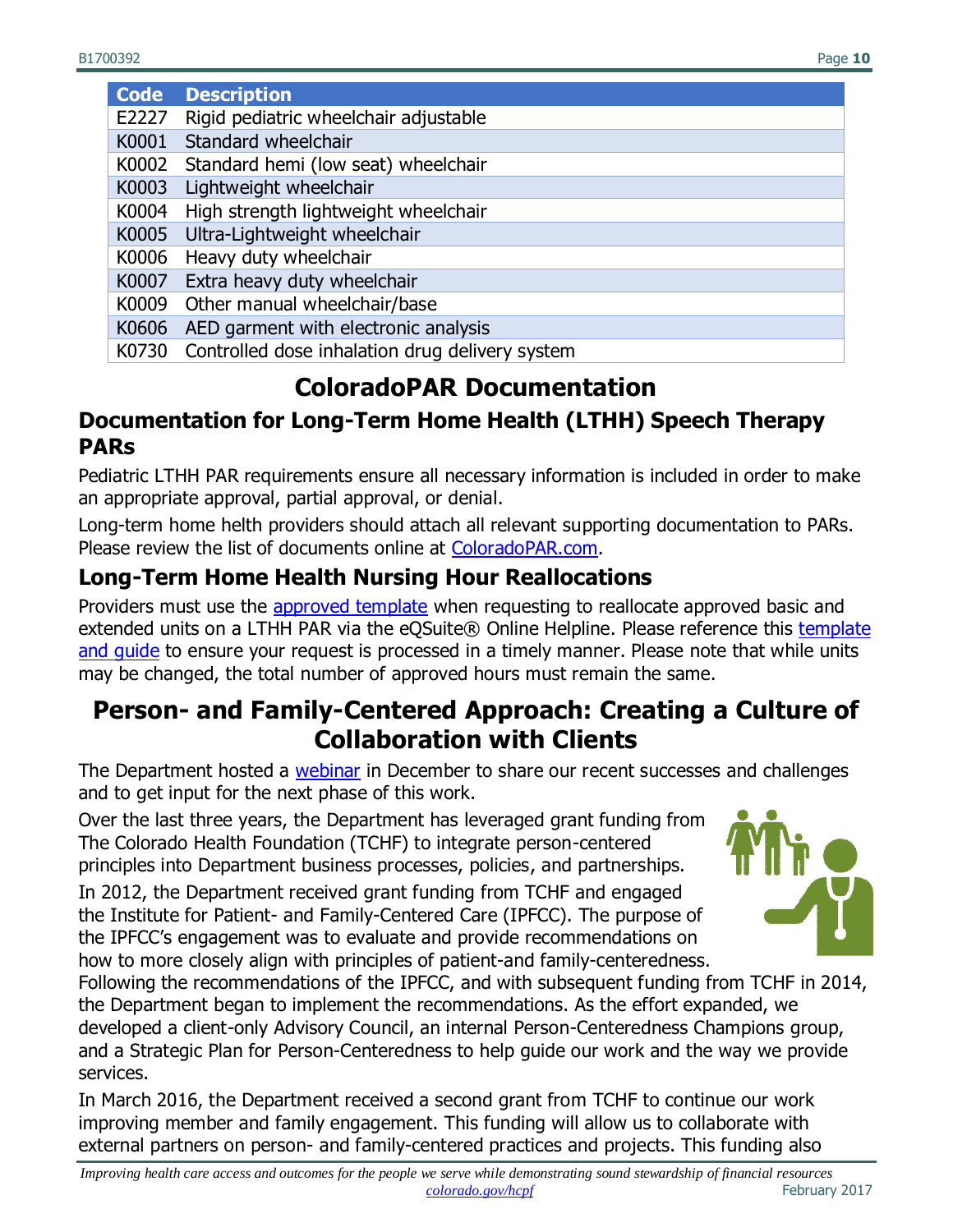supports the continued work of our Strategic Plan for Person- and Family-Centeredness developed in the first phase of this effort.

The Department defines a "person-centered approach" as thinking and behaving in ways that respect and value other people's individual preferences, strengths, and contributions.

**Note:** This presentation focused on the Department's broader person- and family-centeredness accomplishments as supported by a grant from TCHF.

<span id="page-10-0"></span>The [recorded webinar](https://cohcpf.adobeconnect.com/p2qyb20fe9t/?launcher=false&fcsContent=true&pbMode=normal) and [more information](https://www.colorado.gov/hcpf/person-and-family-centeredness-advisory-councils) can be found on our website.

### **Telemedicine Stakeholder Meeting**

When: February 22, 2017

Time: 10:00 a.m. – 11:30 a.m. MT.

Location: 303 East 17th Avenue, 7th Floor, Conference Room 7ABC

Access Meeting by Phone: 1-877-820-7831 Passcode: 977000#

On Wednesday, February 22, 2017, the Department will host a Telemedicine Stakeholder Meeting. We are seeking stakeholder input to further evaluate and possibly expand telemedicine. Issues we expect to discuss include, but are not limited to:

- Codes that could be added to the list of allowed services through telemedicine
- Possible new limits on usage of telemedicine services
- Asynchronous telemedicine (eConsult)

The Department welcomes all input.

Reasonable accommodations will be provided upon request for persons with disabilities. Please contact [Raine Henry](mailto:raine.henry@state.co.us) to make arrangements.

# **Community Clinic with Emergency Center Enrollment**

<span id="page-10-1"></span>Due to several questions raised during revalidation, the Department would like to clarify its policy on Community Clinic with Emergency Center (CCEC) enrollment.

Providers licensed as a CCEC can only enroll as a Clinic, provider type 16 (billed on the CMS1500 claim form and reimbursed for practitioner services). Health First Colorado cannot recognize these locations as part of a hospital, regardless of whether they are owned by a hospital entity, because they are not licensed as a hospital or off-campus location of a hospital. Therefore, facility charges will not be accepted. This is not a change in the Department's enrollment policy and is solely communicated due to the volume of questions we received. For further questions regarding Clinic policy, please contact Physician Services Benefit Manager, [Richard Delaney.](mailto:Richard.delaney@state.co.us)

### **Tax Season and 1099s**

<span id="page-10-2"></span>

**Reminder:** Please ensure all addresses (billing, location, mail-to) on file with the Department's fiscal agent, Conduent, are current. 1099s returned for an incorrect address cause the account to be placed on hold and **all** payments to be suspended, pending a current W-9. Held payments can be released once a current W-9 is processed. Claims for payments not released are voided out of the Medicaid Management Information System (MMIS) twice during the year,

once on June 30 and again on December 31. Please contact the State Controller's office at 303- 866-4090 if you have not received a 1099.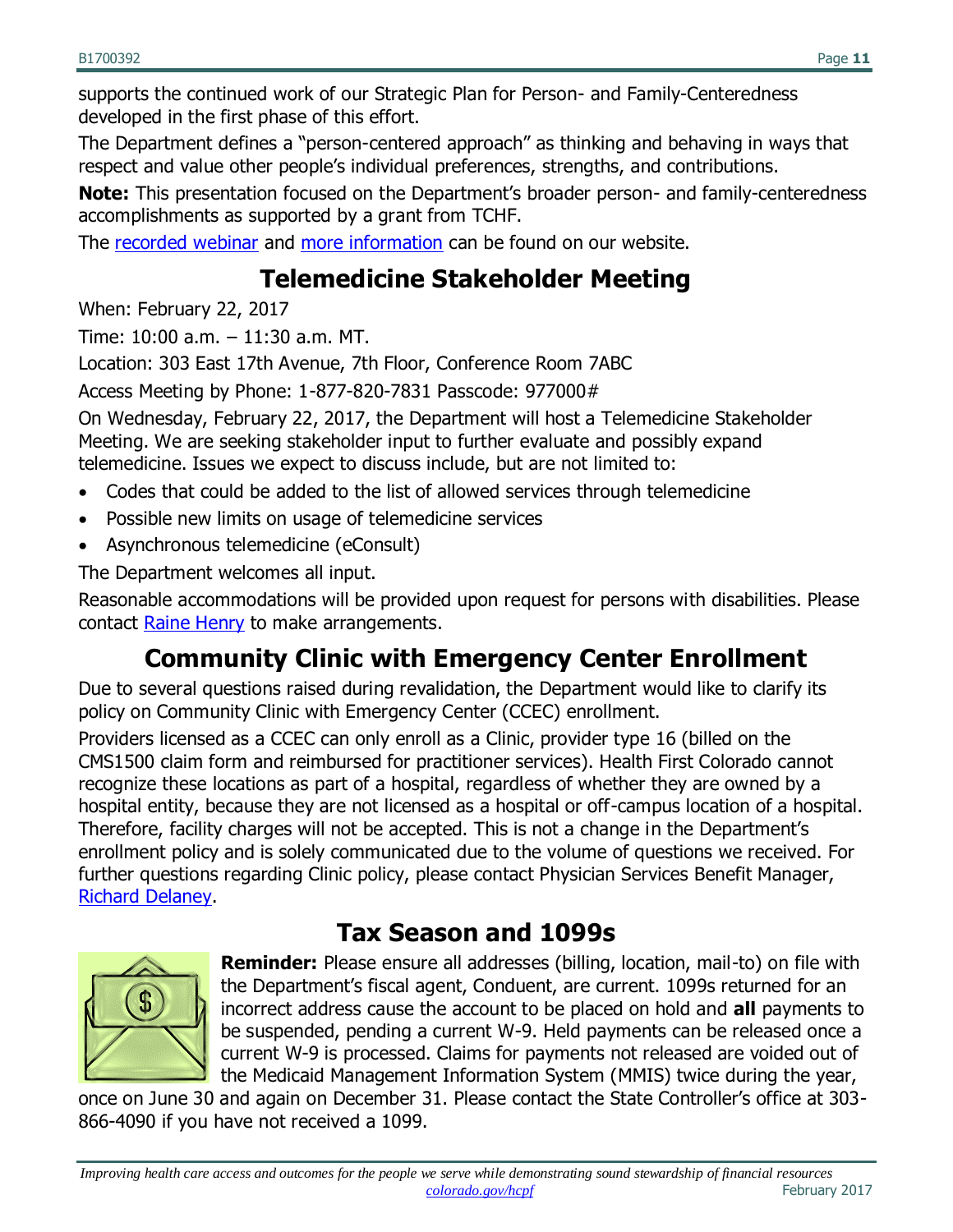# **Attention Providers: Please Keep Your Info Up to Date**

<span id="page-11-0"></span>Updating provider information is **critically important**. Keeping the information updated assures that payments and communication are sent timely and appropriately, and that the information in the provider directory is current.

### **interChange**

In order to make billing information updates in the Colorado iC you will need to create a new Web Portal account and update your information online; this cannot be done until the new Web Portal goes live on February 6, 2017.

# **February 2016 Holiday**

#### <span id="page-11-1"></span>**Presidents' Day Holiday**

Due to the Presidents' Day holiday on **Monday, February 20, 2017**, State offices, DentaQuest, Hewlett Packard Enterprises (HPE), and the ColoradoPAR Program offices will be closed. Conduent is conducting business during regular business hours. The receipt of warrants and Electronic Funds Transfers (EFTs) may potentially be delayed due to the processing at the United States Postal Service or providers' individual banks.



# **Hospital Providers**

# **2016-17 Inpatient Hospital Rates Update**

<span id="page-11-3"></span><span id="page-11-2"></span>The Department recently received approval from the CMS to update rates for fee-for-service inpatient hospital services. As outlined in the [September 2016 Provider Bulletin,](https://www.colorado.gov/pacific/sites/default/files/Bulletin_0916_B1600386.pdf) the hospital facility inpatient base rates are in the process of being loaded in the MMIS. Any impacted inpatient hospital claims with dates of service on or after July 1, 2016, will be retroactively adjusted to reflect the rate update and [revised APR-DRG weights table.](https://www.colorado.gov/pacific/hcpf/inpatient-hospital-payment) Adjustments for inpatient claims will be reflected on future Provider Claim Reports (PCRs).

<span id="page-11-4"></span>Please contact [Diana Lambe](mailto:Diana.Lambe@state.co.us) with questions.

# **Nursing Facility Providers**

### **Important Actions for Nursing Facility Providers**

<span id="page-11-5"></span>All providers should download their PARs and Remittance Advice forms (RAs) from the current portal as soon as possible. The information will only be available until March 11, 2017. The normal 60-day availability will not apply to claims processed before March 1, 2017.

All providers should download the new General Information Billing Manual and the new Nursing Facility Billing Manual, the new billing manuals will be available in early February. Providers will be able to download the new billing manuals from the [Provider's Section](file:///C:/Users/20606767/AppData/Local/Microsoft/Windows/Temporary%20Internet%20Files/Content.Outlook/BXRIS3G3/Colorado.gov/HCPF/Billing-Manuals) of the Department's website. These manuals have been updated to reflect changes in the new system. Of note, the nursing facility billing manual has several references to the general information billing manual. Use both manuals concurrently. If you find errors in the Nursing Facility Billing Manual – contact [Cathy Fielder](mailto:Cathy.Fielder@state.co.us) with the page number(s) and error identified.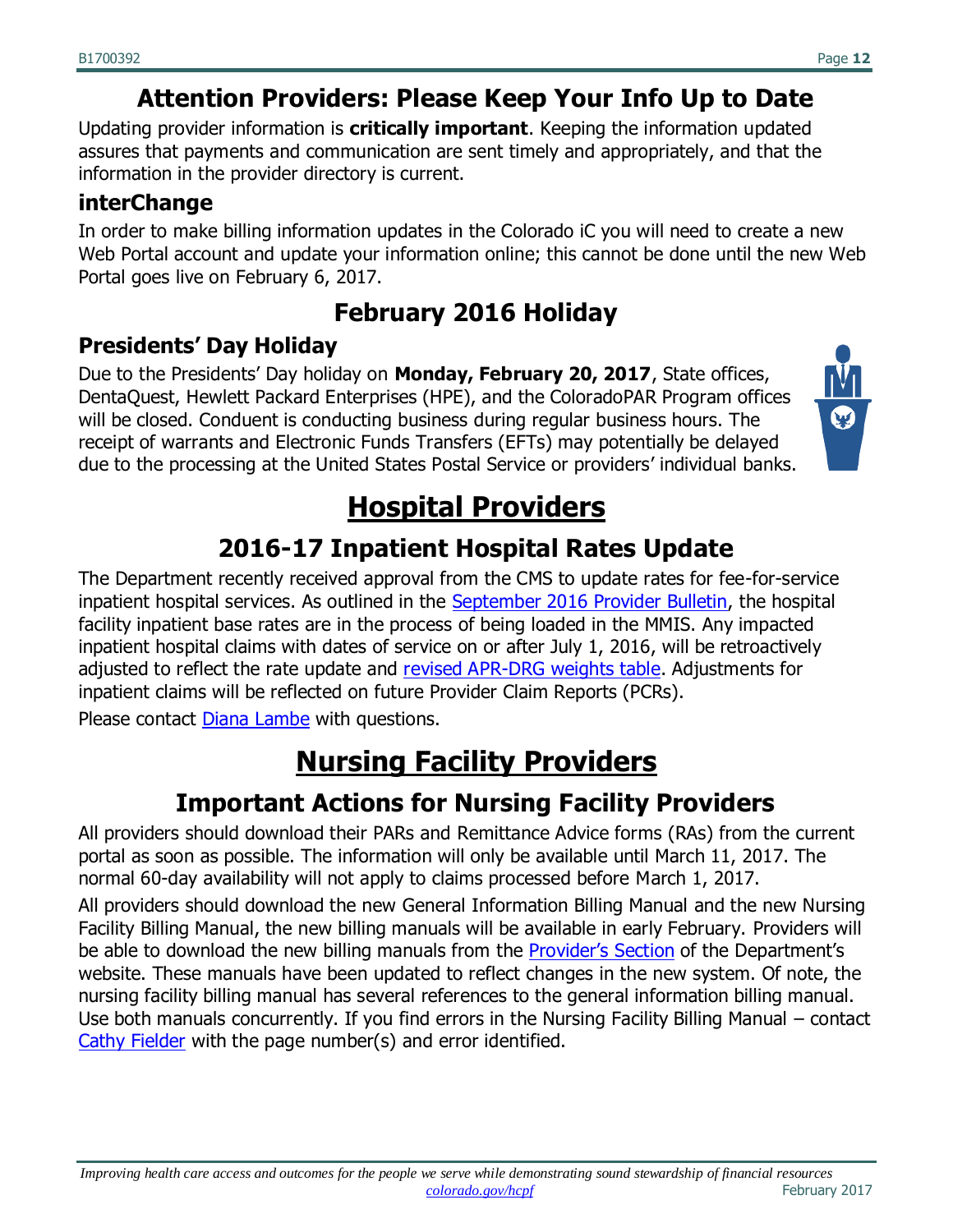Key changes in the manuals include: Late Bill Override Date (LBOD)/Timely Filing; UB-04 claim codes; Nursing Facility PAR; and Nursing Facility PETI Process.

The new Colorado iC system will streamline some processes. Below are a few examples of what to expect.

- Late Bill Override Date (LBOD) process enforces the 60-day rule, and providers must keep documented records for this process. Full details on this process can be found in the new General Information Billing Manual. Any questions should be directed to the fiscal agent.
- Nursing Facility PAR creation has been automated in Colorado iC. The system will connect eligibility with the 5615 patient liability amount. If either is missing, claims will deny.
- For hospital back up (HBU) residents, the system will match the resident with a provider and the daily per diem rate. This allows claims to process quicker.
- If a period of ineligibility (POI) has been noted in the system for a resident by the county, any daily per diem rate claim will automatically deny until the POI has been exhausted. Contact the county with any POI questions.
- The Colorado Benefits Management System (CBMS) where the patient liability (share of cost) amount is recorded and presented to the nursing facility on the 5616 form will automatically be transmitted to Colorado iC. If the patient liability amount deducted from the claim does not match the 5615 form amount, the provider should contact the county to have the county update their system with the correct amount. The 5615 form will continue to be used to communicate income changes or resident status changes between the provider and the county.

Colorado iC will automatically apply the patient liability amount to the first billing each month and any following billings until it's exhausted. Therefore, providers should collect payment from the resident at the beginning of each month. If a provider has problems collecting payment from the resident, contact the county for assistance.

**Note:** All claim billing issues should be directed to Conduent at 1-800-237-0757 until March 1, 2017. All enrollment/revalidation questions or issues should be directed to HPE at 1-844-235- 2387 or [CoProviderEnrollment@HPE.com.](mailto:CoProviderEnrollment@HPE.com) Download the [Call Center Cheat Sheet](https://drive.google.com/file/d/0ByTJ5EpY6wocYjMydFZvaFA5YjQ/view) to help determine the call center that can best assist you.

#### **Nursing Facility Type of Bill Codes Change**

| c |  |
|---|--|
|   |  |
|   |  |
|   |  |
|   |  |
|   |  |
|   |  |

Effective for Nursing Facility (NF) services billed with dates of service on or after March 1, 2017, Colorado iC will accept Type of Bill codes 21X, 22X and 23X. The National Uniform Billing Committee (NUBC) has identified these codes and Health First Colorado must now enforce the use of these three codes for NF claims submitted through Colorado iC. (21X > SNF inpatient includes Medicare A; 22X > SNF inpatient includes Medicare B only; 23X > SNF outpatient)

Effective for Intermediate Care Facility (ICF) services billed with dates of service on or after March 1, 2017, Colorado iC will not accept institutional claims submitted with Type of Bill 62X. The NUBC has changed this code to 65X for Level I ICFs and 66X for Level II ICFs. Health First Colorado must now enforce the use of these two codes for ICF claims submitted through the Colorado iC. (65X > ICF Pre Admission Screening and Resident Reviews (PASRR) Level 1 residents; 66X > ICF PASRR Level 2 residents)

Refer to the new Nursing Facility Billing Manual for further details or contact the fiscal agent.

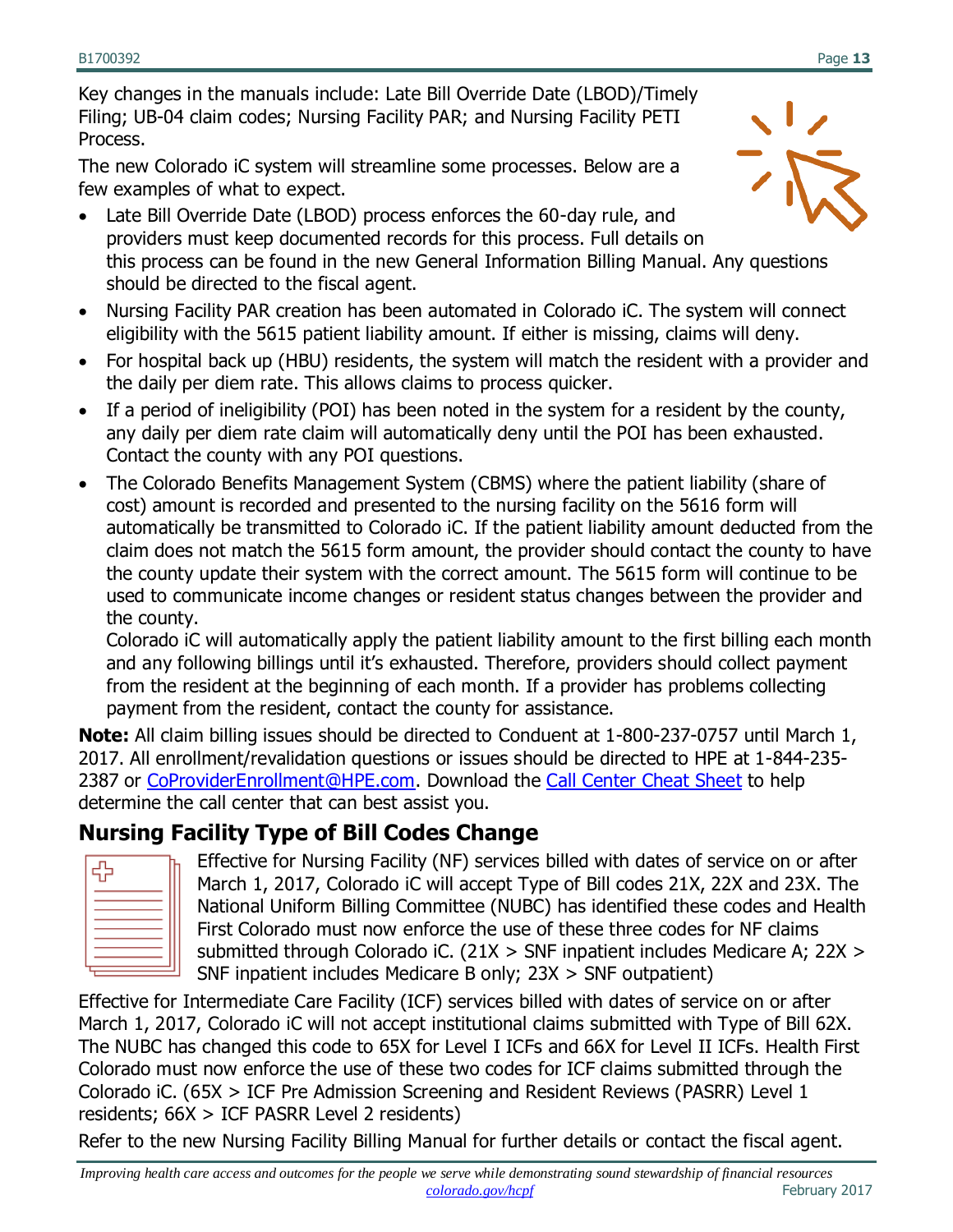#### **Nursing Facility PETI Process Change**

Effective March 1, 2017, all Nursing Facility Post Eligibility Treatment of Income (PETI) requests must be submitted via the new Provider Web Portal for approval. **Effective February 3, 2017, NF PETI requests will no longer be accepted via fax, mail, or encrypted email.** All PETI requests must be held from February 3, 2017, through February 28, 2017, for entry into the new Provider Web Portal on or after March 1, 2017. The new Nursing Facility Billing Manual provides details on how to submit a request via the web portal. Please email questions to Susan [Love.](mailto:Susan.Love@state.co.us)

#### **Nursing Facility Rate Letter Process Change**

Effective March 1, 2017, Nursing Facility rate letters will be sent via email to the current facility administrator on file with the Department. **The rate letters will no longer be mailed.** (Note: these are the rate letters that allow the nursing facilities an opportunity to review the audited rate for accuracy and to request an informal reconsideration if desired.) To avoid delays in receipt of this important rate information, please continue to update the Department with any facility administrator changes by emailing the current administrator contact information to [Susan Love.](mailto:Susan.Love@state.co.us)

# **Pharmacy Providers**

### <span id="page-13-1"></span><span id="page-13-0"></span>**Epinephrine Dosing and Drug Utilization Review Board (DUR) Meeting**

#### **Epinephrine Products**

This serves as communication to facilitate the transition of Health First Colorado members to the preferred generic (generic Adrenaclick) epinephrine auto injectors 0.3 mg and 0.15 mg. This change was effective January 1, 2017. Other branded and generic epinephrine auto-injector products will require a PAR. Training videos are available in the link below:

#### **Dosing:**

| Member Weight                    | Which epinephrine auto-injector to<br>prescribe |
|----------------------------------|-------------------------------------------------|
| Members who weigh 66 pounds or   | 0.3 mg auto-injector (yellow colored            |
| more (30 kilograms or more).     | label)                                          |
| Members who weigh about 33 to 66 | 0.15 mg auto-injector (orange colored           |
| pounds (15 to 30 kilograms).     | label)                                          |
| Members who weigh less than 33   | It is not known if epinephrine injection,       |
| pounds (15 kilograms).           | USP auto-injector is safe and effective         |

http://www.epinephrineautoinject.com/how to use epinephrine injection USP auto injector.p [hp](http://www.epinephrineautoinject.com/how_to_use_epinephrine_injection_USP_auto_injector.php)

Please review the differences between products with members and caregivers prior to use in an emergency situation. To order additional training products online for your practice or office for free, please follow the instructions below:

Visit [www.epinephrineautoinject.com](http://www.epinephrineautoinject.com/how_to_use_epinephrine_injection_USP_auto_injector.php) and click on the green button that says HOW TO ORDER PRODUCT TRAINERS or call 1-855-374-6374